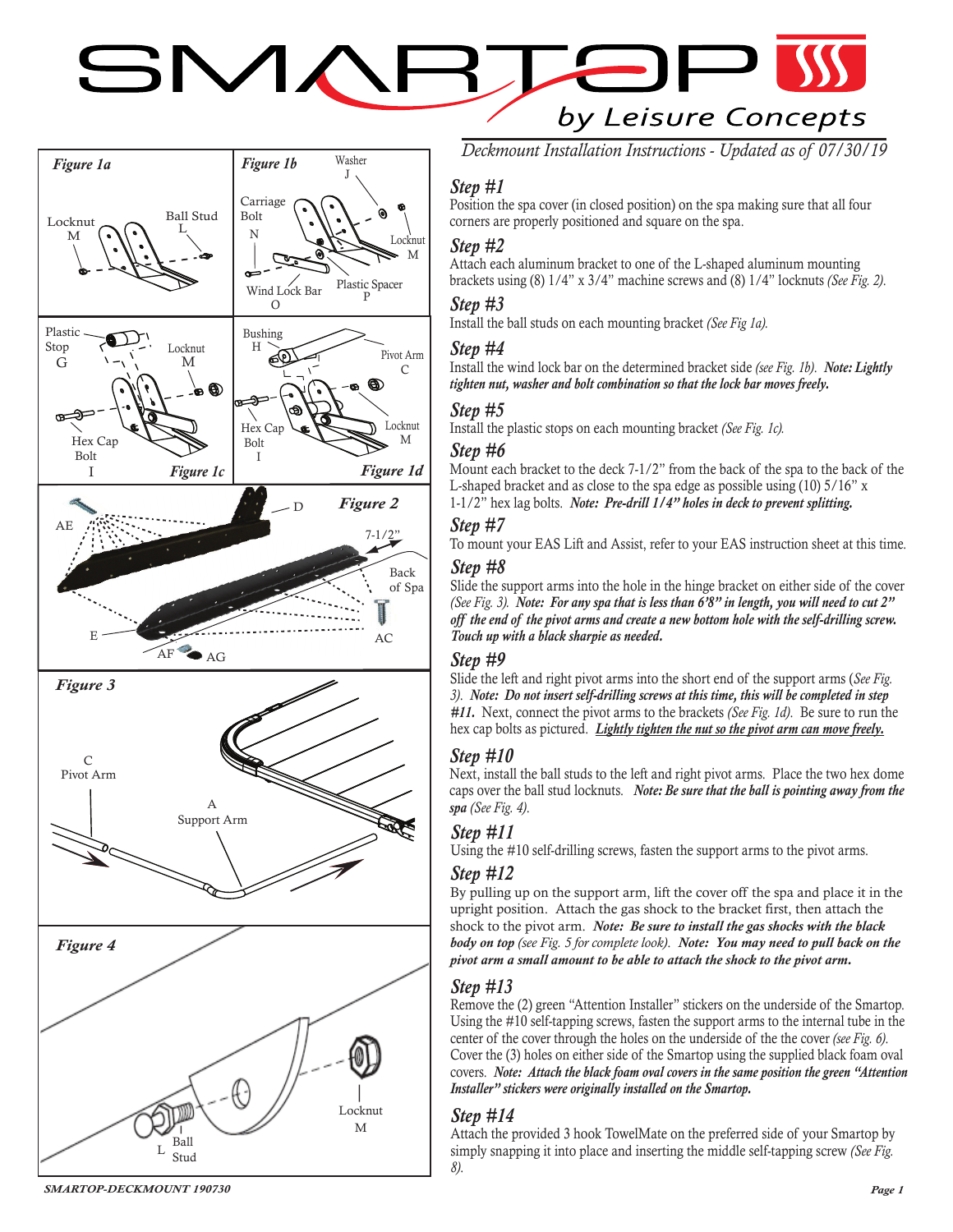

Side Tub Lock Assembly W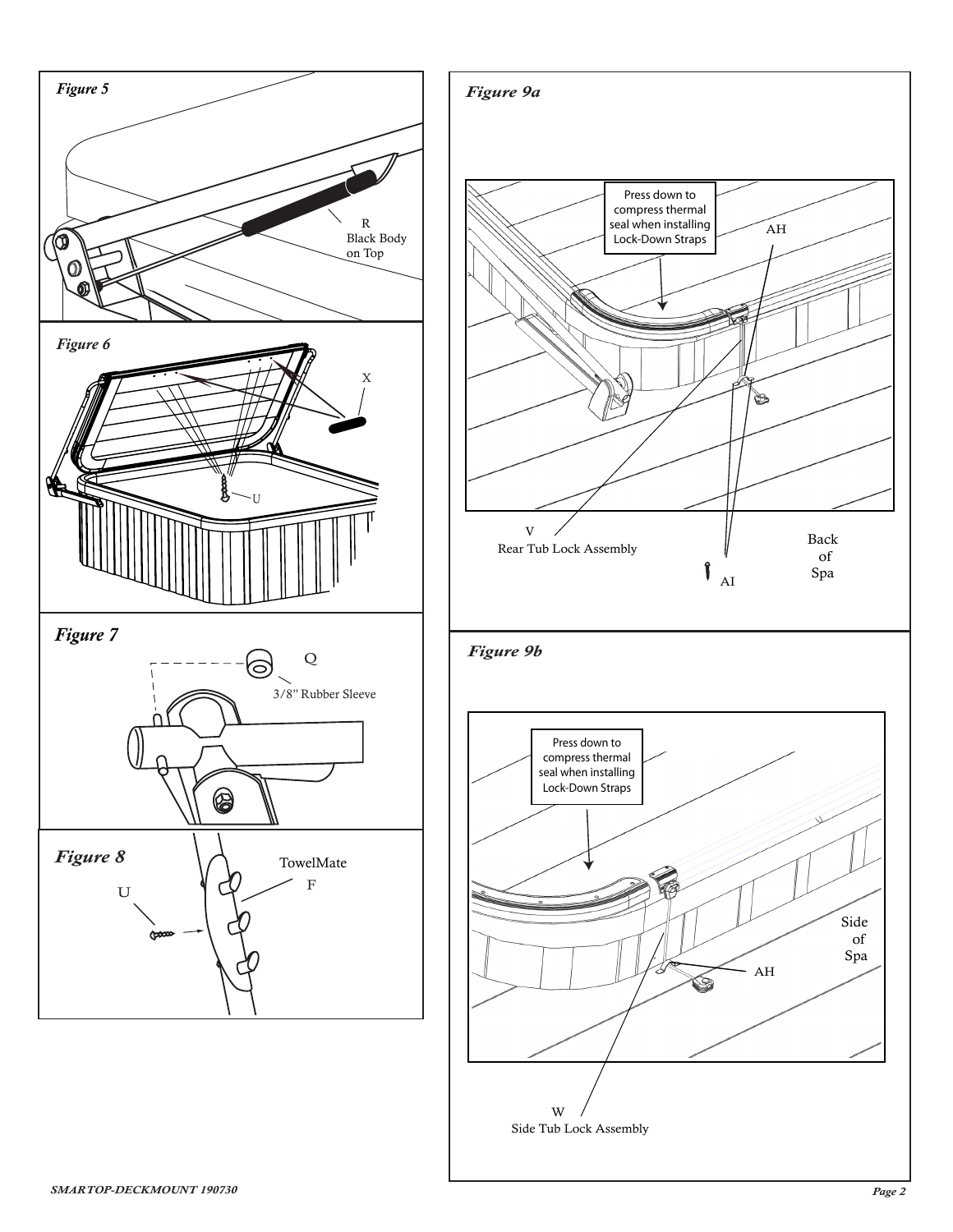#### *Step #15*

Attach the rear tub lock assembly to the deck surrounding the spa. Make sure to attach the eyepad loops over the cables and to the deck with the supplied #10 x 1-1/2" philips pan head screws. *Note: You will need to remove the rear tub lock assembly from the aluminum trim prior to attaching it to the deck.* Position the rear tub lock assembly in the desired location and swing the cable sideways to reveal the screw holes in the plate that attaches to the deck. *Note: Make sure you put downward pressure on the Smartop to compress the thermal seal while positioning your tub lock assemblies to assure the Smartop is making a good seal.* Attach the plate to the deck using the supplied #8 x 3/4" philips flat head screws (black). *Note: Do not over-tighten screws when attaching to the deck.* Next attach the rear tub lock assembly bracket to the previous position on the aluminum Smartop trim *(See Fig. 9a)*.

#### *Step #16*

Attach the side tub lock assembly to the deck surrounding the spa. Make sure to attach the eyepad loops over the cables and to the deck with the supplied #10 x 1-1/2" philips pan head screws. *Note: You will need to remove the side tub lock assembly from the aluminum trim prior to attaching it to the deck.* Position the side tub lock assembly in the desired location and swing the cable sideways to reveal the screw holes in the plate that attaches to the deck. *Note: Make sure you put downward pressure on the Smartop to compress the thermal seal while positioning your tub lock assemblies to assure the Smartop is making a good seal.* Attach the plate to the deck using the supplied #8 x 3/4" philips flat head screws (black). *Note: Do not over-tighten screws when attaching to the deck.* Next attach the side tub lock assembly bracket to the previous position on the aluminum Smartop trim *(See Fig. 9b)*. *Note: Do not cover the service panel with the side tub lock assembly.*

#### *Step #17 (Optional)*

If the thermal seal on the underside of the Smartop does not completely seal around the control panel of your spa, an additional thermal seal control pad has been included with the Smartop. Close the Smartop and determine the position of the thermal seal pad. Open the Smartop cover onto itself, dry thoroughly and remove the backing of the thermal seal pad and attach it to the underside of the Smartop in the desired position *(See Fig. 10)*.



For additional information on our Smartop product, please visit our website: "smartopspacover.com"